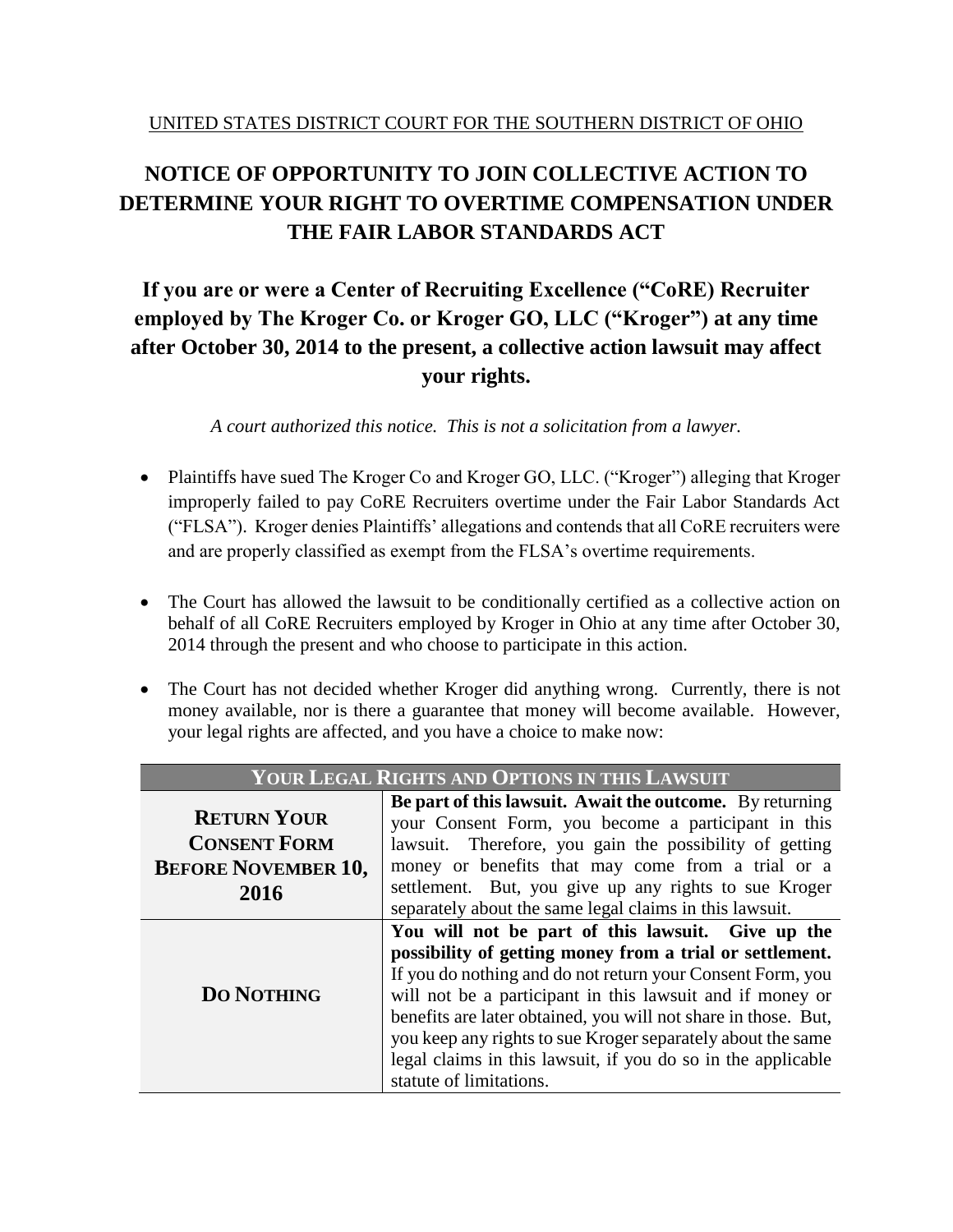- Your options are explained in this notice. To participate in this lawsuit and any money or benefits that may be obtained in this lawsuit, **you must sign and return the enclosed Consent Form before November 10, 2016.**
- If you return the enclosed Consent Form, and if money or benefits are obtained from Kroger, you will be notified about how to ask for a share.
- **Any questions? Read on and/or call (513) 533-6710.**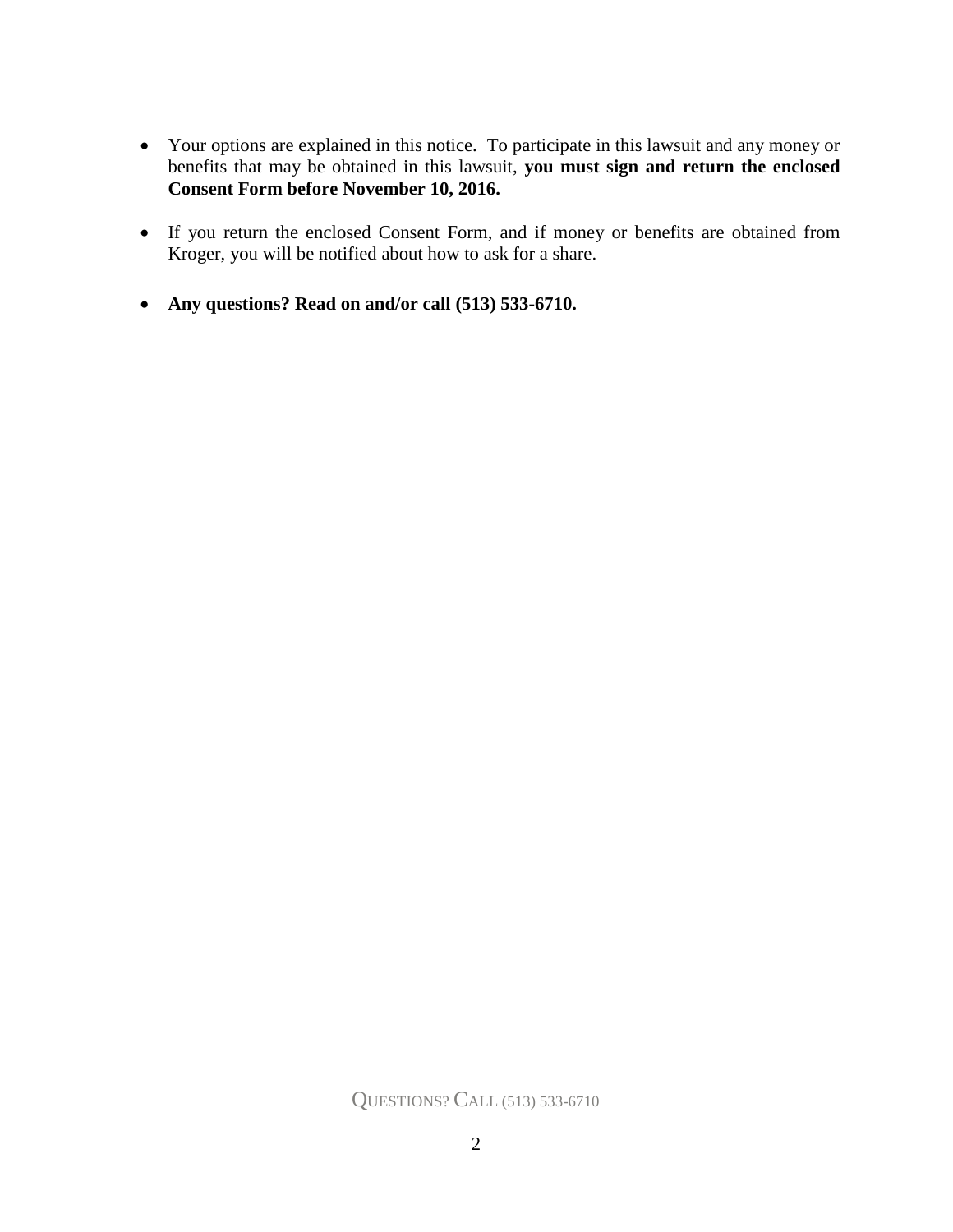# **WHAT THIS NOTICE CONTAINS**

| <b>BASIC INFORMATION</b>                                               |        |
|------------------------------------------------------------------------|--------|
| 1. Why did I get this notice?                                          |        |
| 2. What is this lawsuit about?                                         |        |
| 3. What is a collective action and who is involved?                    |        |
| 4. Why is this lawsuit a collective action?                            |        |
| THE CLAIMS IN THE LAWSUIT                                              | PAGE 5 |
| 5. What does the lawsuit complain about?                               |        |
| 6. How does Kroger answer?                                             |        |
| 7. Has the Court decided who is right?                                 |        |
| 8. What are the Plaintiffs asking for?                                 |        |
| 9. Is there any money available now?                                   |        |
| <b>YOUR RIGHTS AND OPTIONS</b>                                         |        |
| 10. What do I have to do in order to participate?                      |        |
| 11. What happens if I do nothing at all?                               |        |
| 12. Can Kroger retaliate against me for participating in this lawsuit? |        |
| THE LAWYERS REPRESENTING YOU                                           | PAGE 7 |
| 13. Do I have a lawyer in this case?                                   |        |
| 14. Should I get my own lawyer?                                        |        |
| 15. How will the lawyers be paid?                                      |        |
| <b>THE TRIAL</b>                                                       |        |
| 16. How and when will the Court decide who is right?                   |        |
| 17. Do I have to come to trial?                                        |        |
| 18. Will I get money after the trial?                                  |        |
| <b>GETTING MORE INFORMATION</b>                                        | PAGE 8 |
| <b>LIST OF CLASS COUNSEL</b>                                           | PAGE 8 |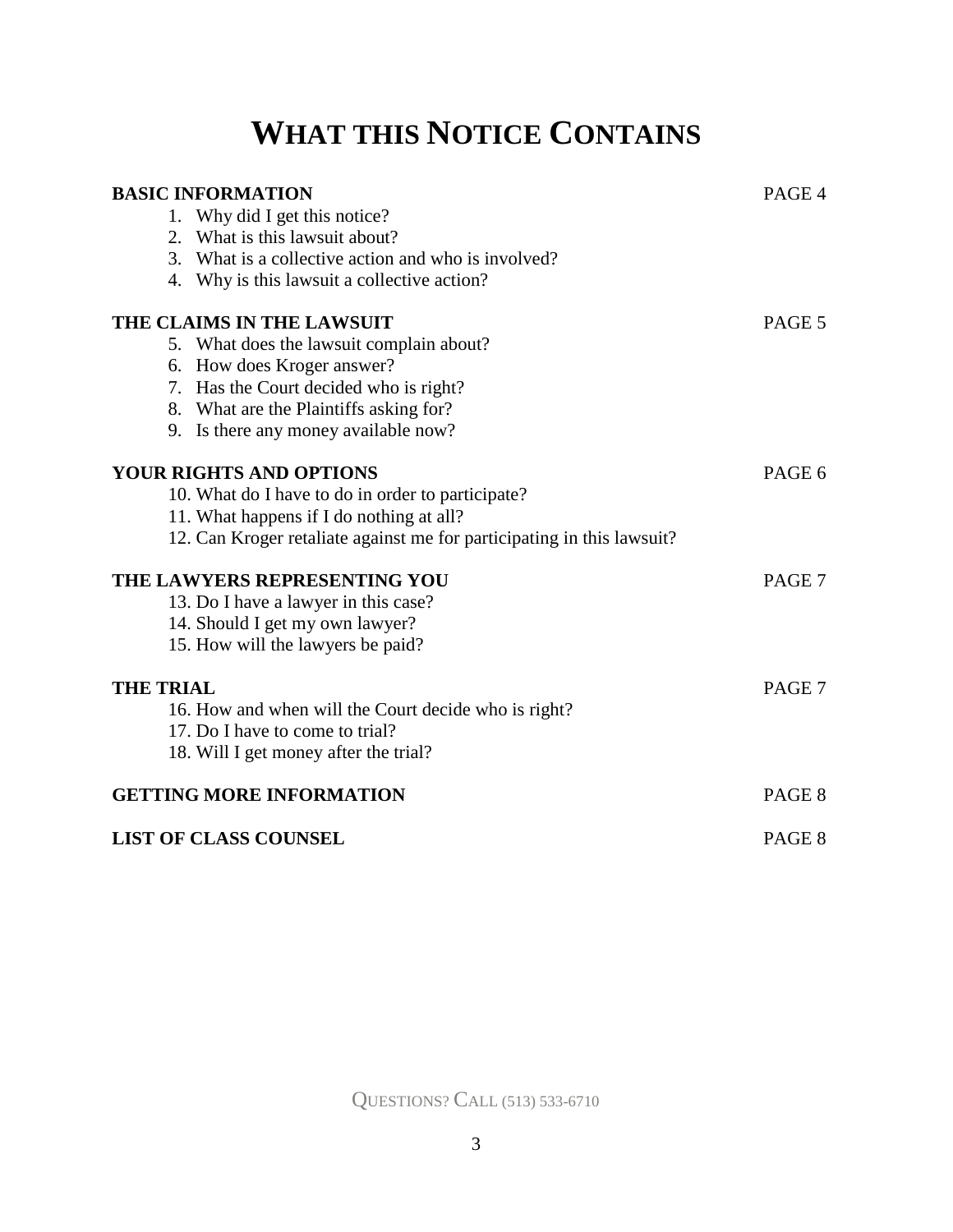# **BASIC INFORMATION**

#### **1. Why did I get this notice?**

Kroger's records show that you currently work, or previously worked, for Kroger as a Recruiter at its Center of Recruiting Excellence (CoRE) in Blue Ash, Ohio. This notice explains that the Court has "conditionally certified" a collective action lawsuit that may affect you. You have legal rights and options that you may exercise before the Court holds a trial. The trial is to decide whether the claims being made against Kroger, on your behalf, are correct. Judge Timothy S. Black of the United States District Court for the Southern District of Ohio is overseeing this collective action. The lawsuit is known as *Hardesty, et al. v. The Kroger Co., et al.* case number 1:16-cv-00298.

#### **2. What is this lawsuit about?**

This lawsuit is about whether Kroger failed to comply with Federal laws requiring the payment of overtime compensation for hours worked in excess of 40 hours in any workweek. More information about federal laws regarding overtime can be found at the website for the U.S. Department of Labor [\(www.dol.gov\)](http://www.dol.gov/).

#### **3. What is a collective action and who is involved?**

Similar to a class action, one or more people (in this case Joseph Hardesty, Madeline Hickey, Derek Chipman) sue on behalf of other people who have similar claims. However, unlike a class action in which you are automatically included, in a collective action you must file a written consent in order to be included in the lawsuit. Those people who file Consent Forms are called "Opt-In Plaintiffs." The company they sue (in this case The Kroger Co. and Kroger G.O. LLC) is called the "Defendant." One court resolves issues for everyone involved in the collective action.

More information about why the Court is allowing this lawsuit to be a collective action is in the Court's Order Conditionally Certifying the Class, which is available [by calling \(513\) 533-6710.](http://www.xyzmnoclassaction.com/)

#### **4. Why is this lawsuit a collective action?**

The Court has conditionally certified this lawsuit as a collective action, which means that this notice should be sent to all of those persons entitled to participate in this lawsuit. The Named Plaintiffs seek to sue on behalf of themselves and all others "similarly situated". The individuals that the Named Plaintiffs allege are similarly situated are those current and former CoRE Recruiters employed by Kroger at any time after October 30, 2014 to the present. This Notice is only for the purpose of determining the identity of those persons who wish to be involved in this case. Your right to participate in this suit may depend upon a later decision by the United States District Court that you and Named Plaintiffs are actually "similarly situated".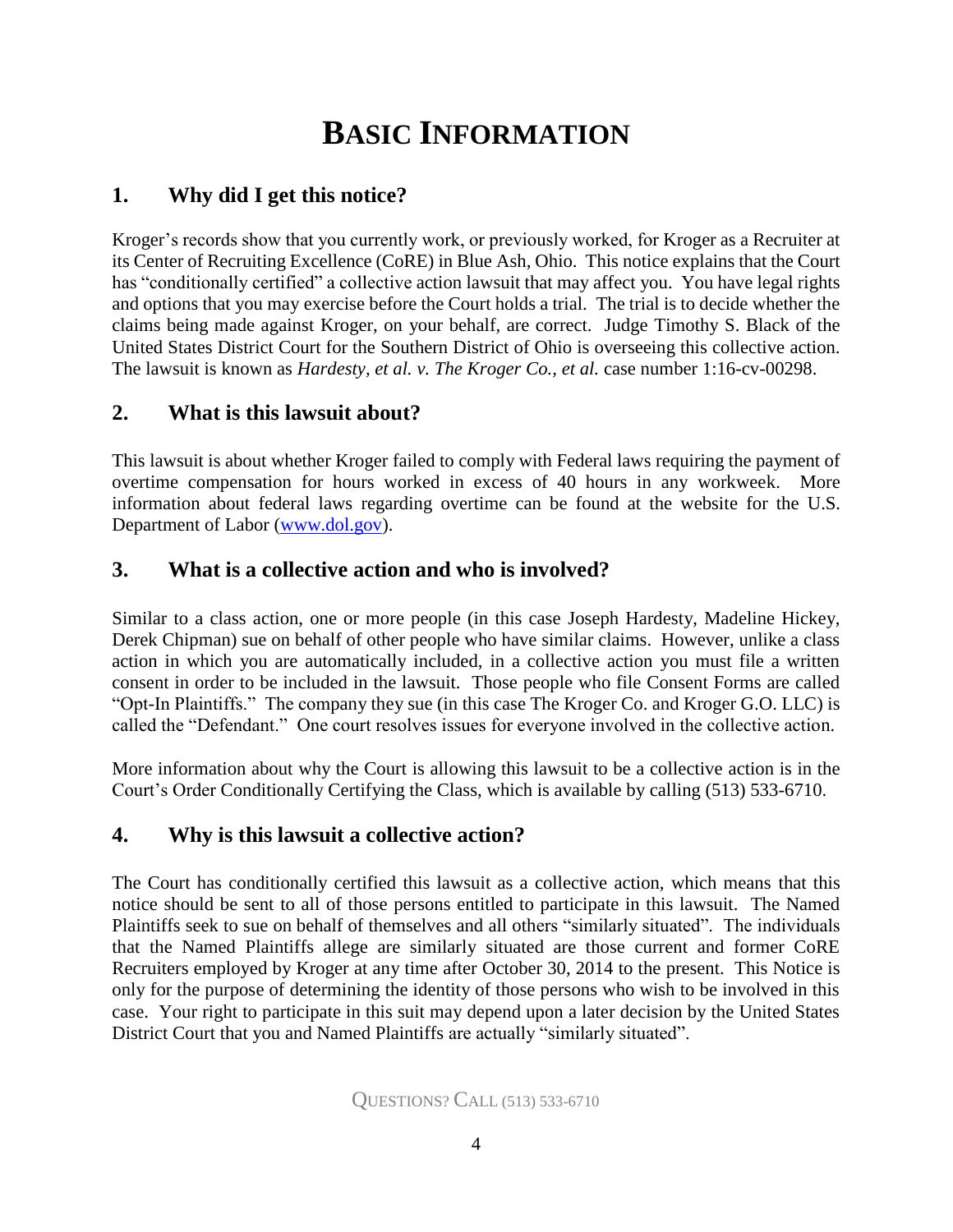More information about why the Court is allowing this lawsuit to be a collective action is in the Court's Order Conditionally Certifying a Collective Action which is available by calling (513) 533-6710.

## **THE CLAIMS IN THE LAWSUIT**

#### **5. What does the lawsuit complain about?**

In the lawsuit, the Plaintiffs claim that Kroger violated the federal Fair Labor Standards Act ("FLSA") by failing to provide overtime compensation to CoRE Recruiters who worked more than 40 hours in a workweek. Generally, the overtime provisions of the FLSA require that for all hours over forty hours per week that an employee works, the employer must compensate the employee at the rate of one and one-half times his or her regularly hourly rate (for those paid a salary, the salary is converted to an hourly rate for purposes of calculating overtime compensation), unless that employee is properly classified as "exempt" from the overtime provisions of the FLSA. The Named Plaintiffs in this lawsuit claim that CoRE Recruiters are not properly classified as exempt from the overtime provisions of the FLSA. For more information, you can obtain a copy of the Plaintiffs' Collective Action Complaint by calling (513) 533-6710.

#### **6. How does Kroger Answer?**

Kroger denies it did anything wrong and that the Plaintiffs and all CoRE Recruiters were properly classified as exempt from the overtime provisions of the FLSA. As a result, Kroger denies that it owes any unpaid overtime or anything else to the Plaintiffs or any other current or former CoRE Recruiters. You can obtain a copy of the Defendant's Answer to the Collective Action Complaint by calling (513) 533-6710.

#### **7. Has the Court decided who is right?**

The Court hasn't decided whether Kroger or the Plaintiffs are correct. By conditionally certifying the collective action and issuing this Notice, the Court is not suggesting that the Plaintiffs will win or lose this case. The Plaintiffs must prove their claims at a trial.

#### **8. What are the Plaintiffs asking for?**

The Plaintiffs are seeking money damages for unpaid overtime compensations for the period of October 31, 2014, through the time of the trial or settlement. The Plaintiffs are also seeking changes in Kroger's policies to ensure that collective action members are classified and compensated properly in the future.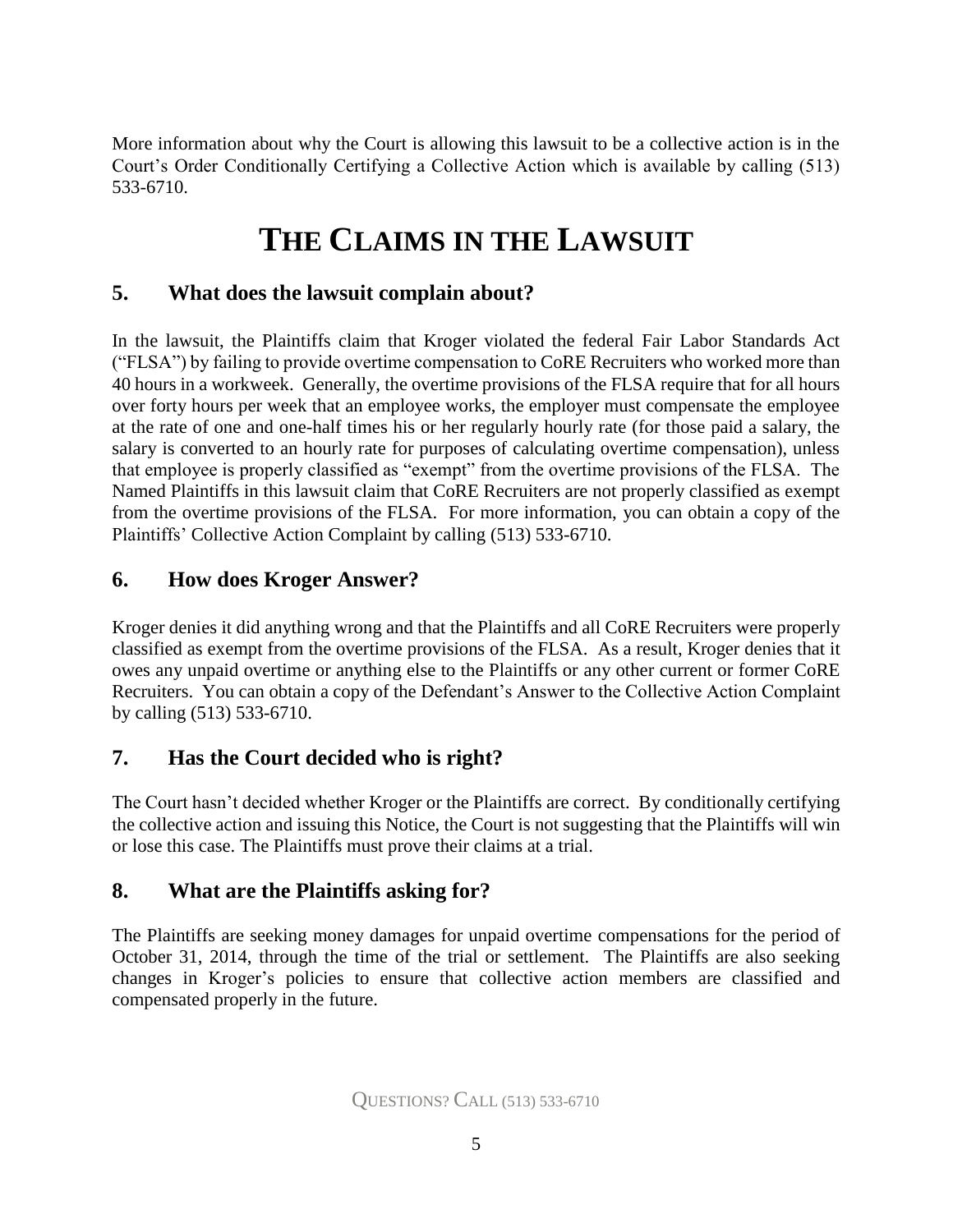#### **9. Is there any money available now?**

No money or benefits are available now because the Court has not yet decided whether Kroger did anything wrong, and the two sides have not settled the case. There is no guarantee that money or benefits ever will be obtained. If they are, you will be notified about how to ask for a share.

## **YOUR RIGHTS AND OPTIONS**

#### **10. What do I have to do in order to participate in the lawsuit?**

Enclosed you will find the "Notice to Consent" ("Consent Form"). If you choose to join this lawsuit, and thus participate in any recovery that may result from this lawsuit, it **is extremely important that your read, sign and return the Consent Form**. The Consent Form is preaddressed and postage paid for your convenience. Should the Consent Form be lost or misplaced, please contact counsel for Plaintiffs immediately at (513) 533-6710.

The signed Consent Form must be postmarked by November 10, 2016. **If your Consent Form is not postmarked by November 10, 2016, you will not participate in any recovery obtained against Defendant in this lawsuit.** If you have any questions about filling out or sending in the Consent Form, you may contact Plaintiffs' counsel at (513) 533-6710.

#### **11. What happens if I do nothing at all?**

If you do nothing at all, and do not timely return a signed Consent Form you will not be a participant in the lawsuit. If you choose not to participate in this lawsuit, you will not be affected by any judgment or settlement rendered in this case, whether favorable or unfavorable. You will not be entitled to share any amounts recovered in the lawsuit. You will be free to file your own lawsuit, although you will have to hire and pay your own lawyer for that lawsuit and you will have to independently prove your claims. The pendency of this lawsuit will not stop the running of the statute of limitations as to any claims you may have.

#### **12. Can Kroger retaliate against me for participating in this lawsuit?**

It is a violation of federal law for Kroger to discriminate or retaliate against you in any manner for taking part in this case. If you believe that you have been penalized, discriminated against or disciplined in any way as a result of your receiving this notification, considering whether to join this lawsuit or actually joining this lawsuit, you may contact Class Counsel in this lawsuit or another lawyer of your choosing.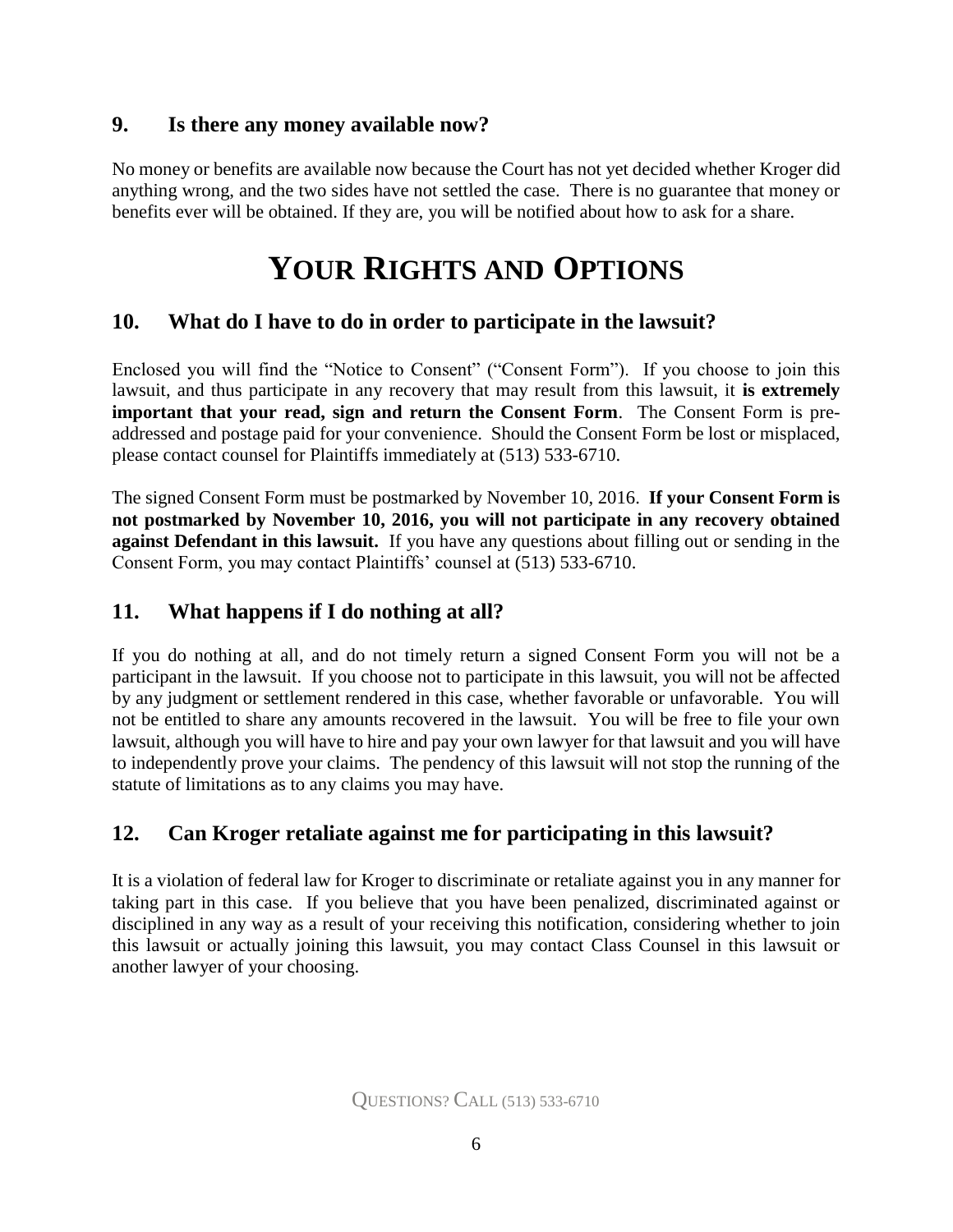### **THE LAWYERS REPRESENTING THOSE WHO CHOOSE TO JOIN THIS LAWSUIT**

#### **13. Do I have a lawyer in this case?**

If you choose to join this lawsuit, you will be represented by the law firm of Stagnaro, Saba  $\&$ Patterson Co., LPA, of Cincinnati, Ohio. This law firm is called "Class Counsel." More information about the law firm, its practice, and their lawyers' experience is available at [www.sspfirm.com.](http://www.sspfirm.com/)

#### **18. Should I get my own lawyer?**

You do not need to hire your own lawyer because Class Counsel is working on your behalf. But, if you want your own lawyer, you will have to pay that lawyer. For example, you can ask him or her to appear in Court for you if you want someone other than Class Counsel to speak for you.

#### **19. How will the lawyers be paid?**

If Class Counsel receive money or benefits for the Class, they may ask the Court for fees and expenses. If the Court grants Class Counsels' request, the fees and expenses would be either deducted from any money obtained for the Class or paid separately by Kroger.

### **TRIAL**

#### **20. How and when will the Court decide who is right?**

As long as the case isn't resolved by a settlement or otherwise, Class Counsel will have to prove the Plaintiffs' claims at a trial. The trial is not yet scheduled, but it will take place in the United States District Court for the Southern District of Ohio, 100 East Fifth Street, Cincinnati, Ohio 45202. During the trial, a Jury or the Judge will hear all of the evidence to help them reach a decision about whether the Plaintiffs or Defendant are right about the claims in the lawsuit. There is no guarantee that the Plaintiffs will win, or that they will get any money for the Class.

#### **21. Do I have to come to trial?**

You do not need to attend the trial. Class Counsel will present the case for the Plaintiffs, and Kroger will present the defenses. You or your own lawyer are welcome to come at your own expense.